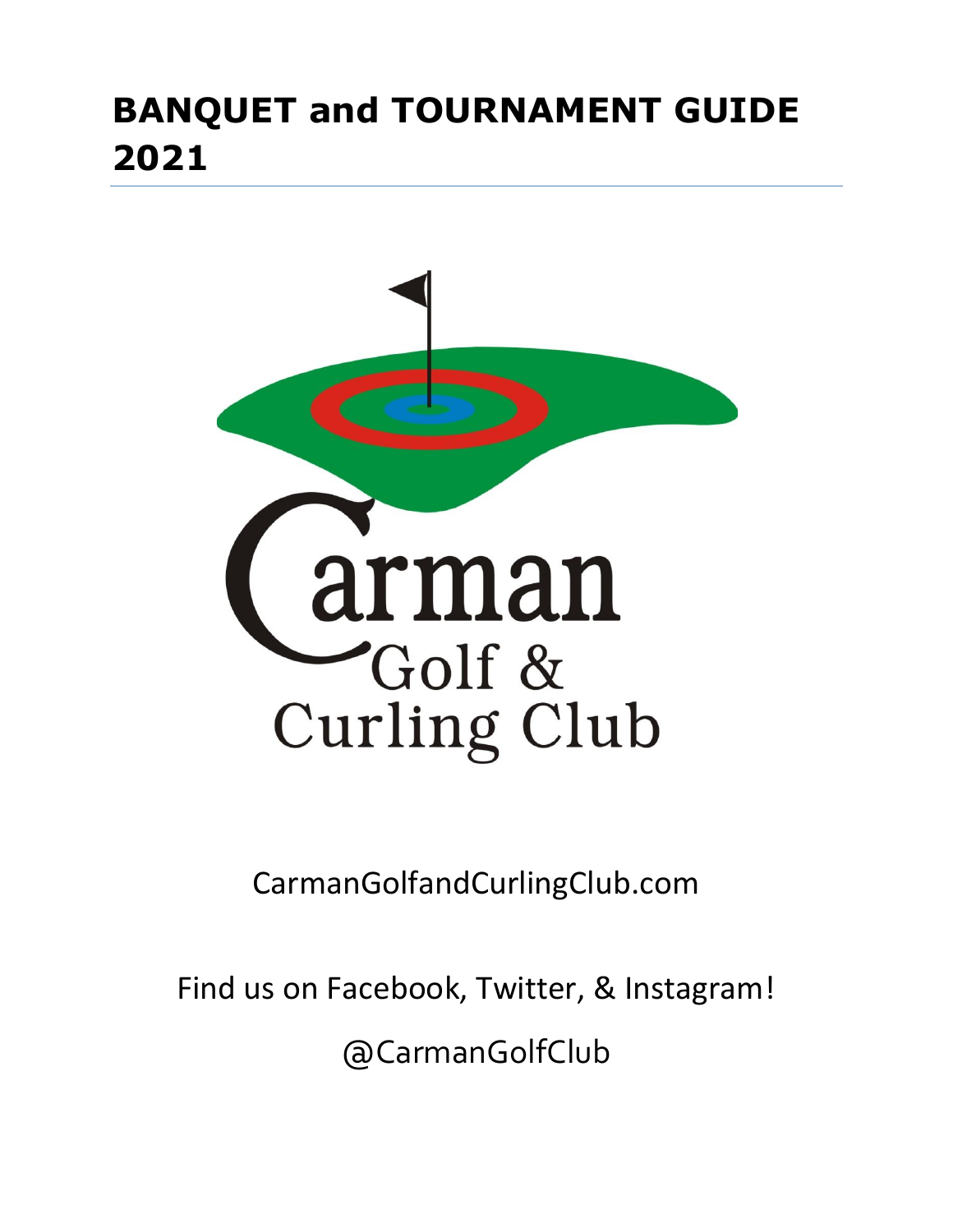### **INFORMATION**

Thank you for considering the Carman Golf & Curling Club for your function. Please consider the following information when making your booking:

- We can accommodate up to 150 people
- A final guarantee is required 7 days prior to your function. If the number of the guests exceeds the guarantee, you will be billed according to the number served. If the number of guests is less than your guarantee, you will be charged for the guaranteed number. Please note certain menu selections carry minimum guarantees
- All food will be supplied by Carman Golf & Curling Club
- One menu is required for all guests. Limited dietary substitutions can be made available upon prior request. Any special requests are subject to the approval of Carman Golf & Curling Club and pricing may vary
- All prices are subject to GST, PST and 15% gratuities
- The client agrees that Carman Golf & Curling Club and its employees are not responsible for any personal injuries, loss or theft suffered by the client
- All prices are subject to change; therefore costs for your function may not be confirmed more than 1 month in advance

•

• Buffet dinners require a minimum of 50 people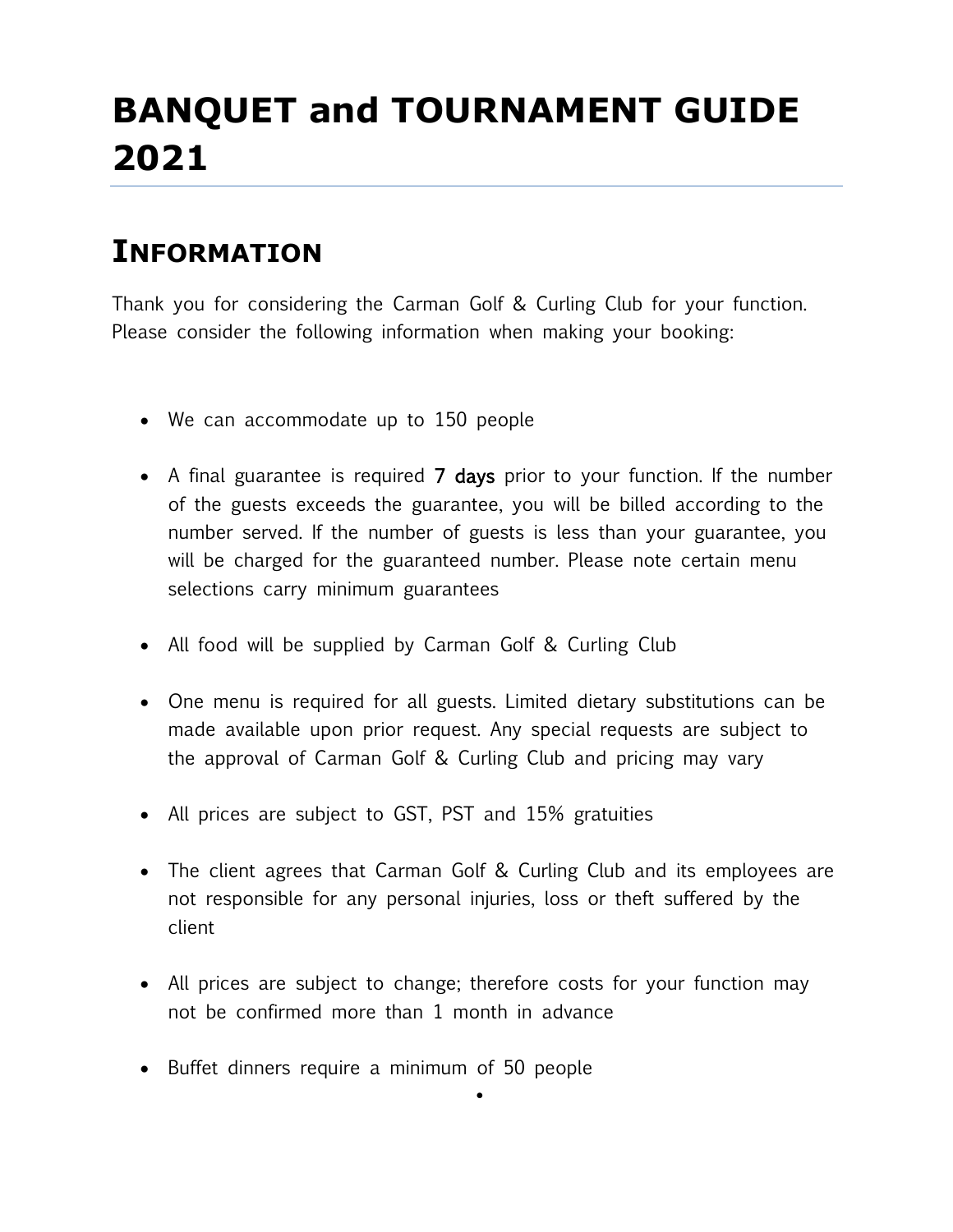Prices do not include applicable taxes or 15% gratuity

#### **BREAKFAST OPTIONS**

#### #1 – Breakfast Burger - \$5.00

- Sausage, fried egg and cheddar on a grilled bun.
- Wrapped up and ready to go

#### #2 – Continental Breakfast - \$8.00

- Muffin
- Fresh fruit
- Juice, coffee, or tea

#### # 3 – Breakfast Buffet - \$14.00

- Bacon/Sausage
- Scrambled eggs
- Hash browns
- Muffin, croissants
- Fruit
- Juice, coffee, or tea



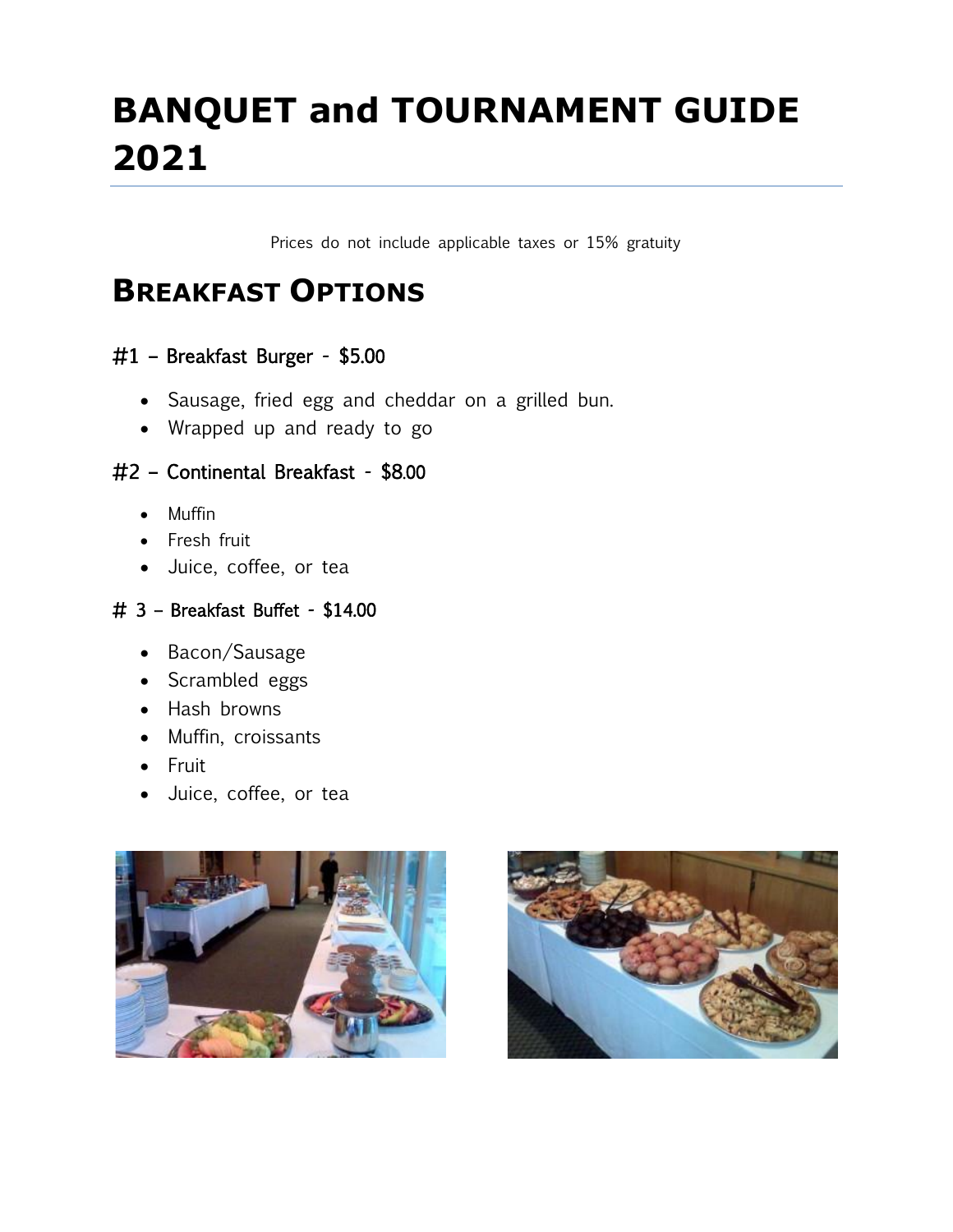Prices do not include applicable taxes or 15% gratuity

### **LUNCH OPTIONS**

Meals include choice of potato and a salad, and condiments

- #1 Parmesan Chicken \$15.00
- #2 Beef on a Bun \$15.00

Potato (pick one)

- Potato salad
- Fries
- Garlic Mashed
- #3 Lasagna \$15.00
- #4 Hamburger \$14.00

Salad (pick one)

- Mandarin Orange Salad
- Caesar Salad
- Spinach Strawberry Salad
- Pasta Salad

#### Meals include dessert, coffee or tea



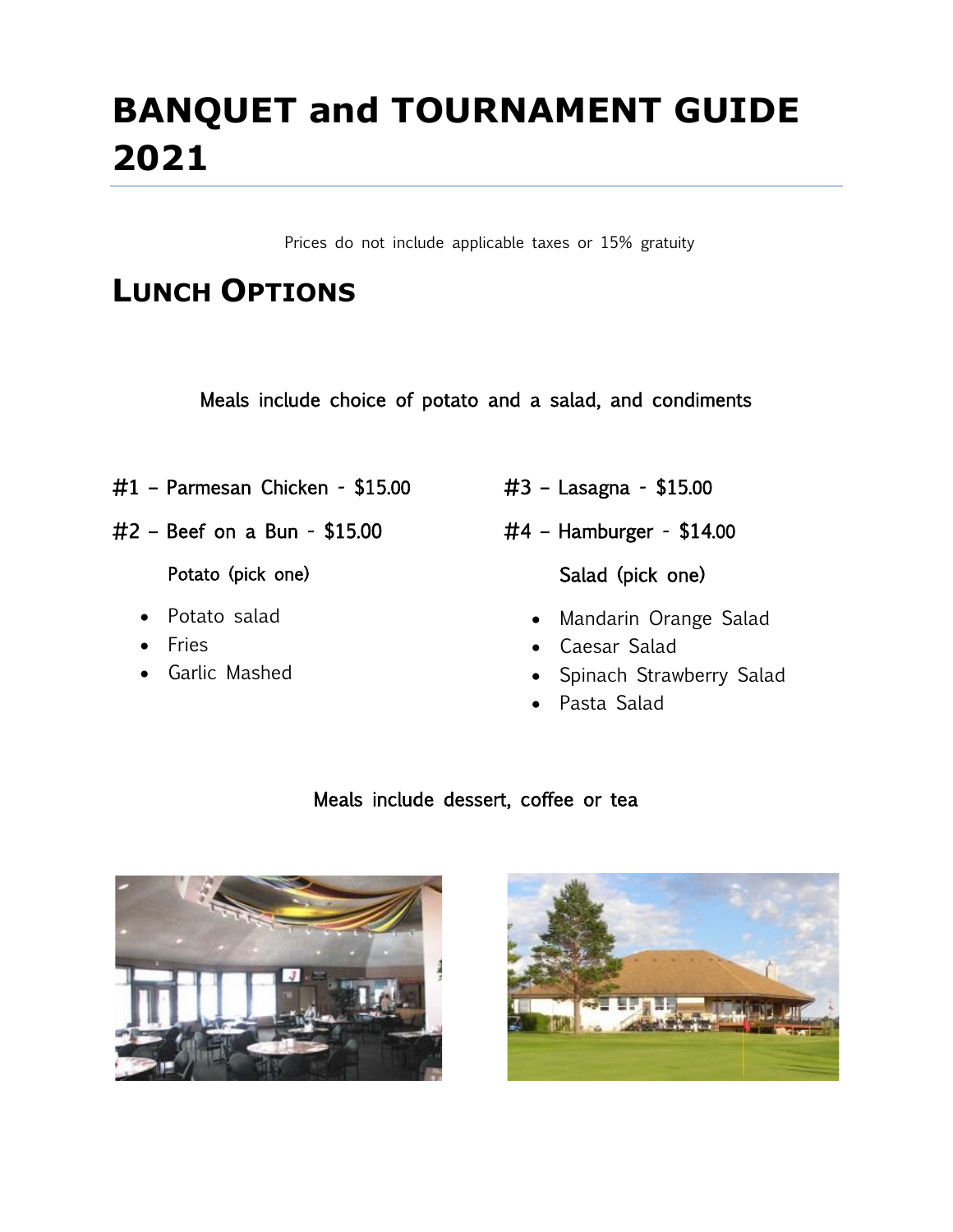Prices do not include applicable taxes or 15% gratuity

### **Dinner OPTIONS**

|  | Meals include choice of potato, veggie, two salads, bun or garlic toast, all |            |  |  |  |  |
|--|------------------------------------------------------------------------------|------------|--|--|--|--|
|  |                                                                              | condiments |  |  |  |  |

#1 – Steak – 8oz Striploin - BBQ - \$32.00

#2 – Prime Rib - \$35.00

#3 – Roast Beef - \$30.00

Potato (pick one)

- Baked
- Roasted
- Mashed
- Stuffed
- Veggie (pick one)
- Baked Beans
- Corn
- Mixed Vegetables
- Carrots/Peas

#### Salad (pick two)

• Mandarin Orange Salad

#4 – Chicken & Ribs - \$30.00

#5 – Ribs – \$25.00

- Caesar Salad
- Spinach Strawberry Salad
- Pasta Salad
- Broccoli Salad
- Greek Salad

Meals include dessert, coffee or tea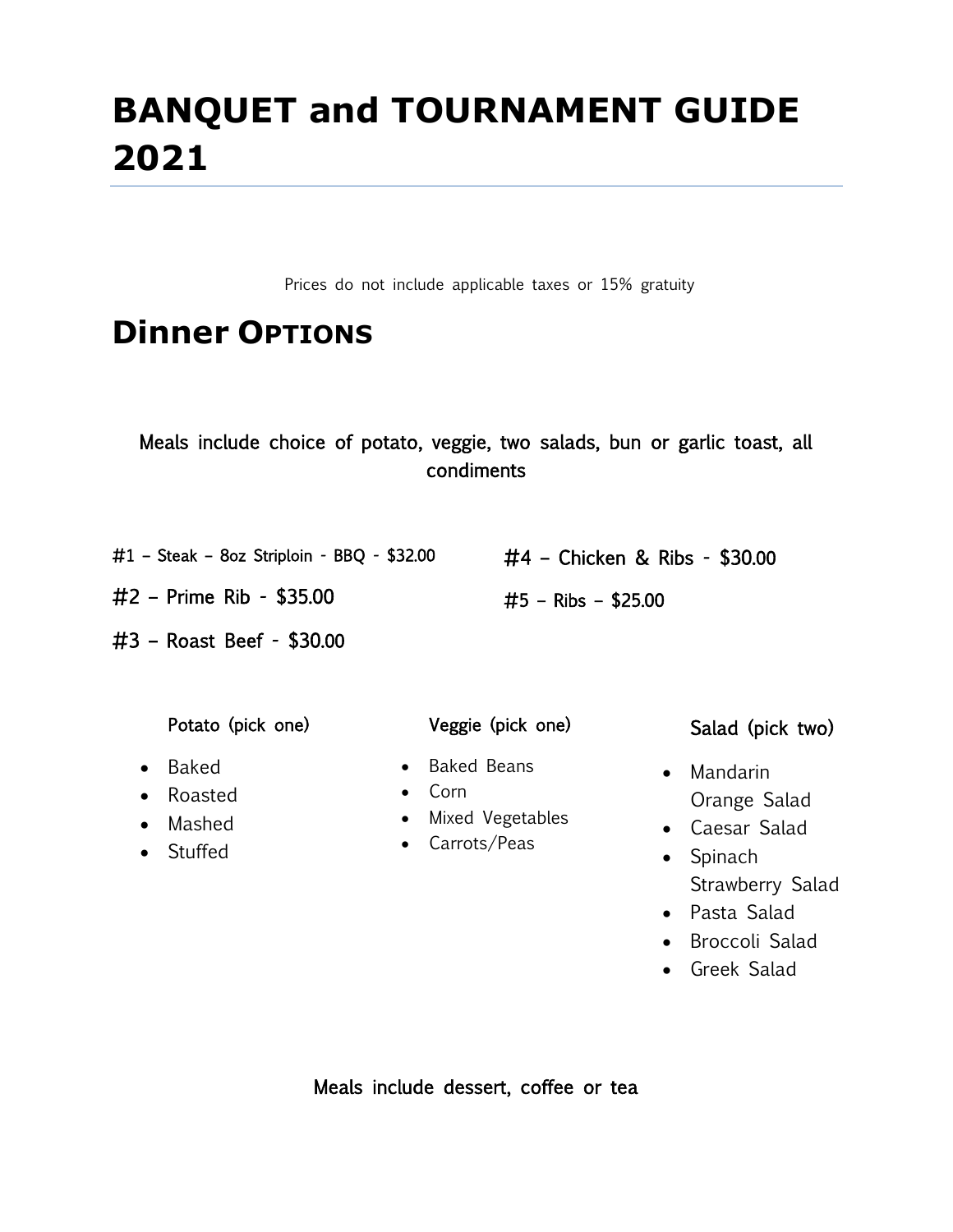### **BAR INFORMATION**

#### Cash Bar

Carman Golf & Curling Club will sell drinks on an individual basis, with no charge to the convener

#### Host Bar

Sponsored by the convener; Carman Golf & Curling Club will set up the complete arrangements

## PRICING

*Prices include GST & PST*